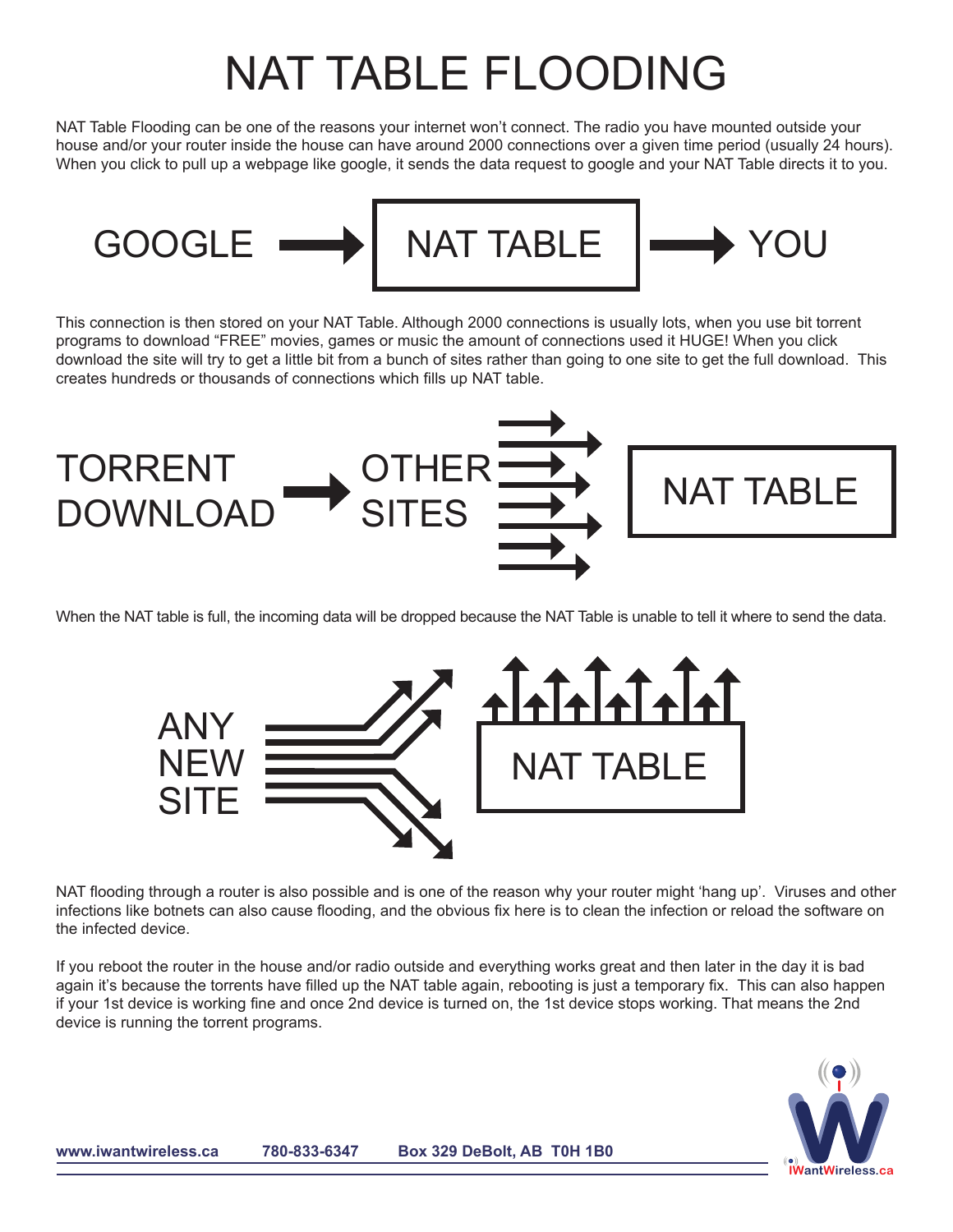## TWO THINGS YOU CAN DO

1. Get rid of bit torrents.

Google "Uninstall bit torrents" and follow one of the many instructions.

This is the best solution if "computer repair and maintenance" is not something you would include on your job resume.

- 2. Keep the torrent programs but apply some controls.
- Limit the number of simultaneous connections (usually a couple hundred is sufficient) by applying controls such as the ones shown below.
- Another option (that is not usually available) is to set the time out on open connections to a lower number. The default is normally 1440 minutes (24 hours), which means that the NAT table will wait up to 24 hours for the data before dropping the entry and freeing up the table entry. By setting this to 720 (12 hours) your NAT table will free it self up more often.

## Example: Adjusting Number of Connections used by utorrent

Utorrent is currently the most popular bit torrent client. This shows how to fix the number of connections setting to help avoid NAT flooding issues.

- 1. At the top, click on the Options menu item.
- 2. Select, 'Preferences'



- 3. In the window that appears, on the left hand panel select 'Bandwidth'
- 4. Change the 'Global maximum number of connections' entry to 100 or less
- 5. Click 'Apply'